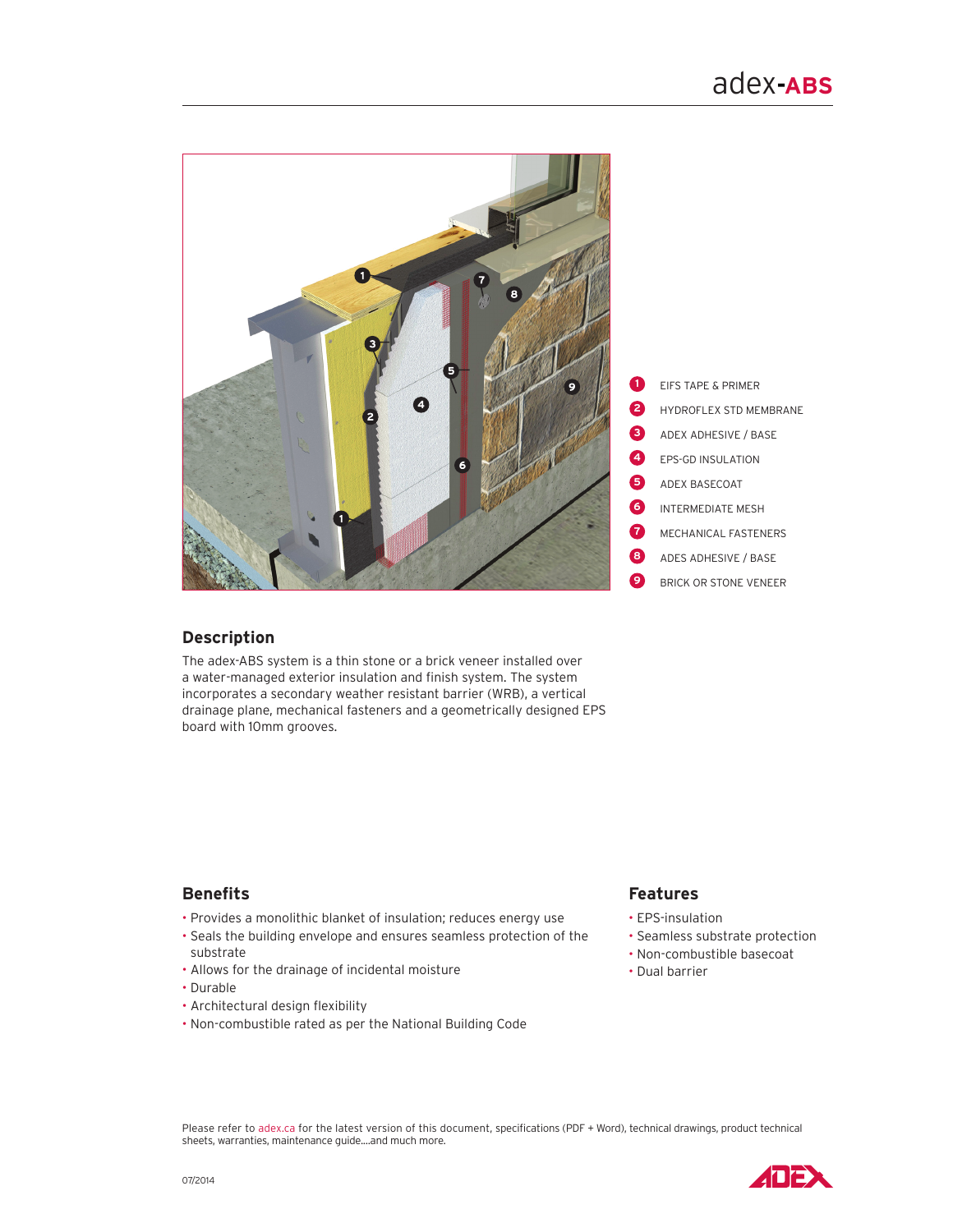# **System Specification adex-ABS**

#### SYSTEM SPECIFICATION Section 07 24 00: Exterior Insulated Finish System w/Adhered Brick and Stone

This document contains information made available to specialised designers, architects, engineers or other professionals, as a guide only, to help them prepare a technical specification. Specialised designers, architects, engineers or other professionals bear the complete responsibility of evaluating usability, conformity and relevance of the information in view of the particular project and they commit to verify all technical data in the present document in order to assess their suitability in the project. When such use is done by specialised designers, architects, engineers or other professionals, they take full responsibility for the information as if it were their own. Use by a non-specialised person is strongly advised against.

# **PART 1 GENERAL**

#### 1.1 **Related Sections**

- 1. Section 01 40 00: Quality Requirements
- 2. Section 03 30 00: Cast-in-Place Concrete
- 3. Section 04 20 00: Unit Masonry
- 4. Section 05 40 00: Cold-Formed Metal Framing
- 5. Section 06 10 00: Rough Carpentry
- 6. Section 07 20 00: Thermal Protection
- 7. Section 07 25 00: Weather Barriers (Vapour / Air Barriers)
- 8. Section 07 60 00: Flashing and Sheet Metal
- 9. Section 07 90 00: Joint Protection
- 10. Section 08 00 00: Openings
- 11. Section 09 28 00: Backing Boards and Underlayments
- 12. Section 09 90 00: Painting and Coating

#### 1.2 **DESCRIPTION**

1.2.1 The adex-**ABS** system is a thin stone/ masonry veneer installed over an Exterior Insulation and Finish System (EIFS). The EIFS is composed of a continuous water resistive barrier (air and/or vapour barrier) installed over an approved substrate, a 10mm deep geometrically-designed EPS board providing an effective thermal insulation and drainage plane, adhesive for attachment of insulation board, glass fibre reinforcement mesh embedded in a non-combustible acrylic basecoat on the insulation board face, mechanical fasteners and an adhered stone/masonry veneer including grout materials. Adjoining areas may include an ADEX acrylic primer and finish coat.

#### **1.3 REFERENCE STANDARDS**

- 1.3.1 ASTM International
	- 1.3.1.1 ASTM B117: Standard Practice for Operating Salt Spray (Fog) Apparatus;
	- 1.3.1.2 ASTM C203: Standard Test Methods for Breaking Load and Flexural Properties of Block-Type Thermal Insulation;
	- 1.3.1.3 ASTM C518: Standard Test

Method for Steady-State Thermal Transmission Properties by Means of the Heat Flow Meter Apparatus;

- 1.3.1.4 ASTM C666: Standard Test Method for Resistance of Concrete to Rapid Freezing and Thawing;
- 1.3.1.5 ASTM D522: Standard Test Methods for Mandrel Bend Test of Attached Organic Coatings;
- 1.3.1.6 ASTM D523: Standard Test Method for Specular Gloss;
- 1.3.1.7 ASTM D570: Standard Test Method for Water Absorption of Plastics;
- 1.3.1.8 ASTM D822: Standard Practice for Filtered Open-Flame Carbon-Arc Exposures of Paint and Related Coatings;
- 1.3.1.9 ASTM D1621: Standard Test Method for Compressive Properties Of Rigid Cellular Plastics;
- 1.3.1.10 ASTM D1623: Standard Test Method for Tensile and Tensile Adhesion Properties of Rigid Cellular Plastics;
- 1.3.1.11 ASTM D1784: Standard Specification for Rigid Poly(Vinyl Chloride) (PVC) Compounds and Chlorinated Poly(Vinyl Chloride) (CPVC) Compounds;
- 1.3.1.12 ASTM D2126: Standard Test Method for Response of Rigid Cellular Plastics to Thermal and Humid Aging;
- 1.3.1.13 ASTM D2370: Standard Test Method for Tensile Properties of Organic Coatings;
- 1.3.1.14 ASTM D2523: Standard Practice for Testing Load-Strain Properties of Roofing Membranes;
- 1.3.1.15 ASTM D2842: Standard Test Method for Water Absorption of Rigid Cellular Plastics;
- 1.3.1.16 ASTM D4541: Standard Test Method for Pull-Off Strength of Coatings Using Portable Adhesion Testers;
- 1.3.1.17 ASTM D5034: Standard Test Method for Breaking Strength and Elongation of Textile Fabrics (Grab Test);
- 1.3.1.18 ASTM D5420: Standard Test Method for Impact Resistance of Flat, Rigid Plastic Specimen by Means of a

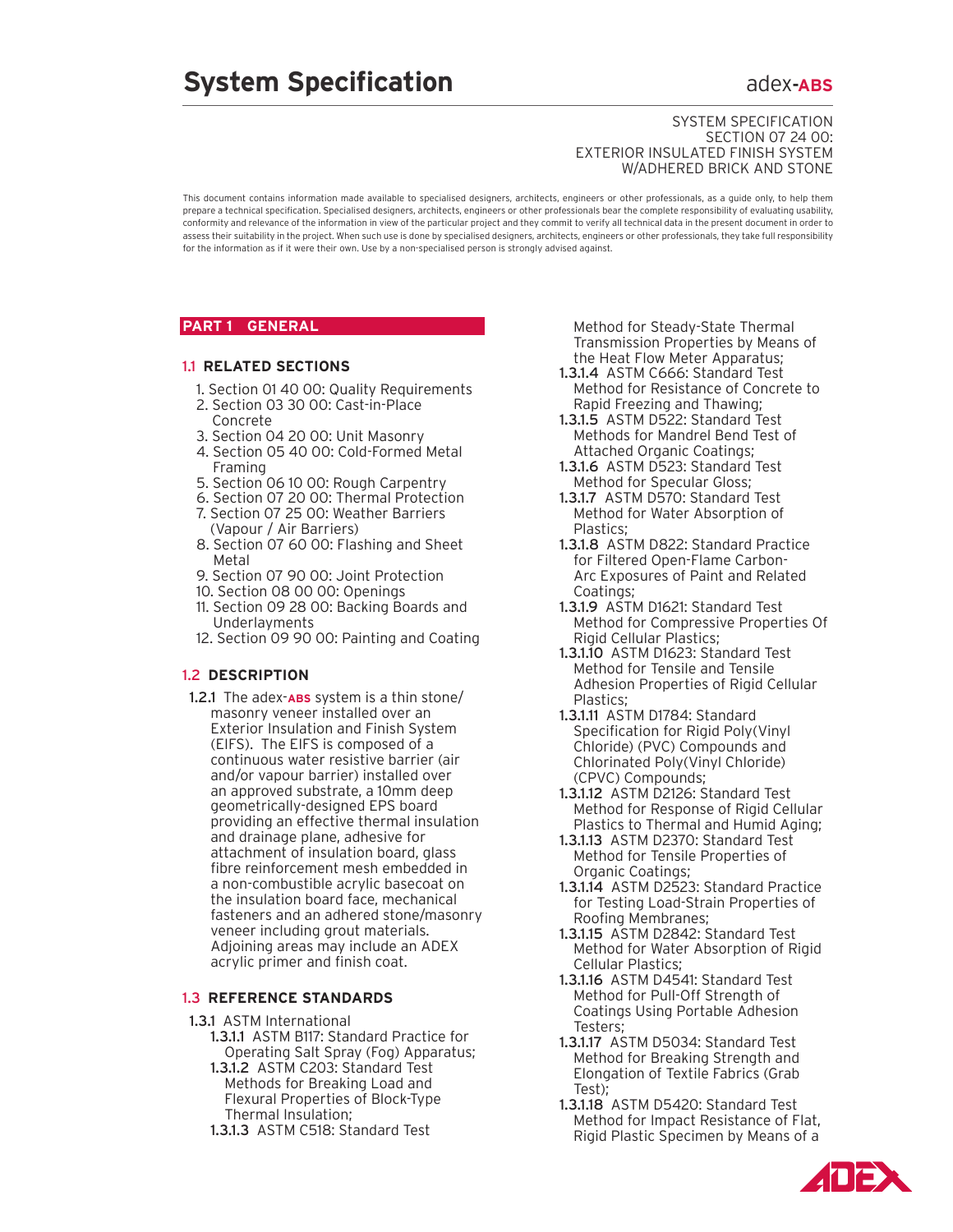Striker Impacted by a Falling Weight (Gardner Impact);

- 1.3.1.19 ASTM E96: Standard Test Methods for Water Vapor Transmission of Materials;
- 1.3.1.20 ASTM E283: Standard Test Method for Determining Rate of Air Leakage Through Exterior Windows, Curtain Walls, and Doors Under Specified Pressure Differences Across the Specimen;
- 1.3.1.21 ASTM E330: Standard Test Method for Structural Performance of Exterior Windows, Doors, Skylights and Curtain Walls by Uniform Static Air Pressure Difference;
- 1.3.1.22 ASTM E331: Standard Test Method for Water Penetration of Exterior Windows, Skylights, Doors, and Curtain Walls by Uniform Static Air Pressure Difference;
- 1.3.1.23 ASTM E1131: Standard Test Method for Compositional Analysis by Thermogravimetry;
- 1.3.1.24 ASTM E1252: Standard Practice for General Techniques for Obtaining Infrared Spectra for Qualitative Analysis;
- 1.3.1.25 ASTM E2098: Standard Test Method for Determining Tensile Breaking Strength of Glass Fiber Reinforcing Mesh for Use in Class PB Exterior Insulation and Finish Systems (EIFS), after Exposure to a Sodium Hydroxide Solution;
- 1.3.1.26 ASTM G 155: Standard Practice for Operating-Xenon Arc Light Apparatus, for Exposure of Nonmetallic Materials.
- 1.3.2 CSA International
	- 1.3.2.1 CAN/CSA A3000: Cementitious materials compendium (Consists of A3001, A3002, A3003, A3004 and A3005).
- 1.3.3 National Research Council of Canada (NRC)
	- 1.3.3.1 Canadian Construction Materials Centre (CCMC): Technical Guide for EIFS.
- 1.3.4 Underwriters' Laboratories of Canada (ULC)
	- 1.3.4.1 CAN/ULC S701: Standard for Thermal Insulation, Polystyrene, Boards and Pipe Covering;

# 1.4 **Des ign Requirements**

1.4.1 The system height is limited to one story applications 244 cm to 305cm (8 to 10 feet) above grade. Installations outside of this scope are possible, and may require additional engineering and acceptance by an architect or

professional engineer. For more information, please contact a local Adex representative.

- 1.4.2 All work undertaken must comply with the current codes and norms, best practice guides, as well as the manufacturer's installation instructions.
- 1.4.3 The substrate shall be engineered to withstand all applicable loads, including safety factors, live, dead, seismic, suction, etc..
- 1.4.4 On horizontal surfaces, the minimum slope of the system shall be a 6:12 pitch with a maximum length of 250mm (6").
- 1.4.5 Wall deflections should not exceed L/600;
- 1.4.6 The substrate shall be protected with a waterproofing membrane sealed at all joints and openings.
- 1.4.7 The substrate shall be one of the following: a)Brick, masonry or concrete; b)Cement board; c)Glass-mat faced gypsum board; d)Plywood or OSB board.
- 1.4.8 Expansion joints that allow for natural building movement shall be installed in the following locations:
	- 1.4.8.1 At expansion joints that occur in the substrate;
	- 1.4.8.2 At any abutment of the system with other materials;
	- 1.4.8.3 Where the substrate changes;
	- 1.4.8.4 Where significant structural movement occurs;
- 1.4.9 Expansion joints in the stone/masonry veneer installation shall be installed in the following locations:
	- 1.4.9.1 At expansion joints in the EIFS;
	- 1.4.9.2 At any abutment of the system with other materials;
	- 1.4.9.3 Thin stone veneer: In accordance with the stone manufacturer's recommendations;
	- 1.4.9.4 Thin brick veneer: Shall include soft joints every 5.5m (18ft);
	- 1.4.9.5 Tile: Shall include soft joints every 3m (10ft).
- 1.4.10 Expansion joints, or fire-breaks, shall extend through the EIFS and stone/ masonry veneer and shall include proper flashing attached to the substrate (horizontal joints).

NOTE: Indicate joint width on drawings for movement expansion/contraction conditions.

# **1.5 QUALITY ASSURANCE**

- 1.5.1 Manufacturers
	- 1.5.1.1 EIFS manufacturer shall be ADEX SYSTEMS Inc.
	- 1.5.1.2 Be a member of and in good standing with the EIFS Council of

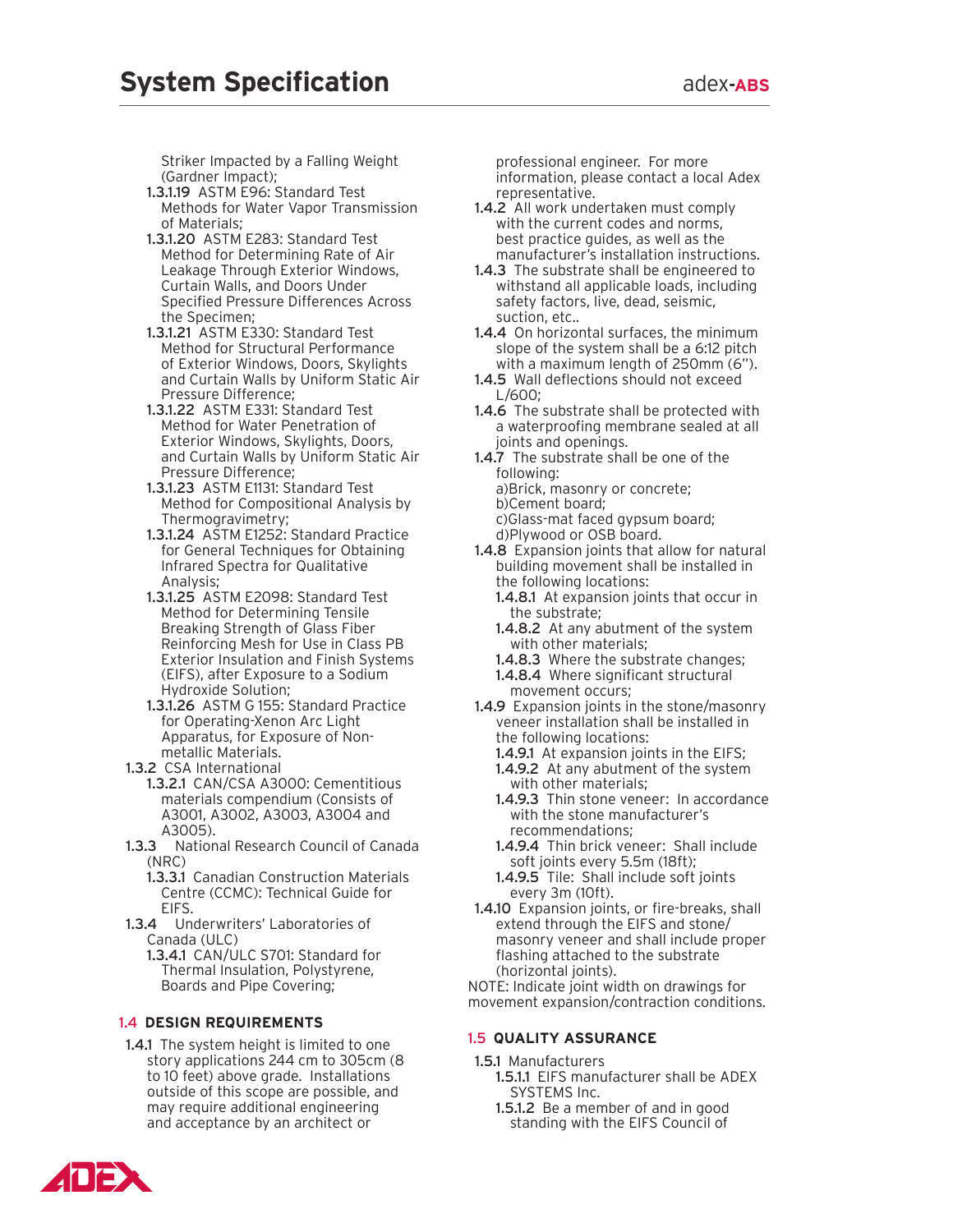Canada.

- 1.5.1.3 All other third-party material manufacturers shall be recognized by ADEX SYSTEMS Inc.
- 1.5.2 Applicators
	- 1.5.2.1 Applicators shall have the necessary permits.
	- 1.5.2.2 Applicator shall have a minimum of (2) two-years of experience in applying EIF systems and employ sufficient, knowledgeable personnel to complete work on schedule.
	- 1.5.2.3 Applicator shall follow all EIFS manufacturer's directions when installing system components.

# 1.6 **Delivery & Storage**

- 1.6.1 Deliver materials to the job site in their original unopened packages, clearly marked with the manufacturer's name and description of contents.
- 1.6.2 Store in a clean, dry, well-ventilated area at a temperature not less than 5ºC (41ºF).
- 1.6.3 Protect materials from the elements of weather, and keep away from excessive heat (temperatures above 32ºC  $(90^{\circ}F)$ ).

# 1.7 **Architectural Samples**

- 1.7.1 Upon request, ADEX SYSTEMS or its distributor will provide a minimum 200mm x 200mm (8"x8") sample for colour and texture approval.
- 1.7.2 Do not start any final work until the Consultant gives final approval of sample(s).

# 1.8 Job Mock-Up

1.8.1 Construct a mock-up panel on site as part of the actual wall on an area as indicated by the Consultant. The approved mock-up panel shall form a standard for the project and no work of inferior quality will be accepted. The mock-up shall match sample panel(s) submitted to the Consultant as described in paragraph 1.7 of this Section.

# 1.9 **Job Conditions**

- 1.9.1 Ambient and surface temperatures shall be minimum 5ºC (41ºF) during installation.
- 1.9.2 When installing in climatic temperatures below 5ºC (41ºF), tarping, heating and ventilation shall be provided to maintain proper installation temperatures.
- 1.9.3 Ambient temperature shall be maintained above 5ºC (41ºF) for a

minimum of 24 hours after installation to ensure that drying is complete. Allow for extended drying times in cool, higher humidity conditions.

1.9.4 Installation of ADEX materials shall be co-ordinated with other construction trades.

# 1.10 **Alternatives**

1.10.1 Systems considered equivalent to adex-**ABS** shall approved by the architect, in writing, at least ten (10) working days prior to the project bid date.

# 1.11 **Warrant y**

1.11.1 Upon request, the manufacturer shall provide a (5) five-year limited warranty, stating that materials conform to specifications and are free of manufacturing defects.

# **PART 2 products**

# 2.1 **Manufacturer**

2.1.1 All components of the adex-**ABS** system shall be obtained from ADEX SYSTEMS Inc. or its authorised distributors. No substitution or addition of other material is permitted without written consent from the manufacturer.

# 2.2 **Products**

- 2.2.1 Weather Resistant Barrier 2.2.1.1 Shall be 100% acrylic, such as
	- a)Vapour permeable membranes:
	- HYDROFLEX STD mixed 1:1 by weight with Type GU cement or;
	- HYDROFLEX WO or:
	- HYDROFLEX SEAL or;
	- HYDROFLEX AD.
	- b)Vapour barrier membranes:
	- HYDROFLEX-GUARD, mixed 1:1 by weight with Type GU cement or;
	- HYDROFLEX VB.
	- 2.2.1.2 Shall meet UEAct article 3.3.1.1 for water permeability;
	- 2.2.1.3 Shall meet ASTM E-283 for air permeability;
	- 2.2.1.4 Shall be supplied by ADEX SYSTEMS Inc.

Design and location of all air and vapour barriers is the responsibility of the Design Professional.

#### 2.2.2 GD-Contour Board:

2.2.2.1 Shall be made by a manufacturer approved by Adex Systems Inc. Please contact your Adex representative

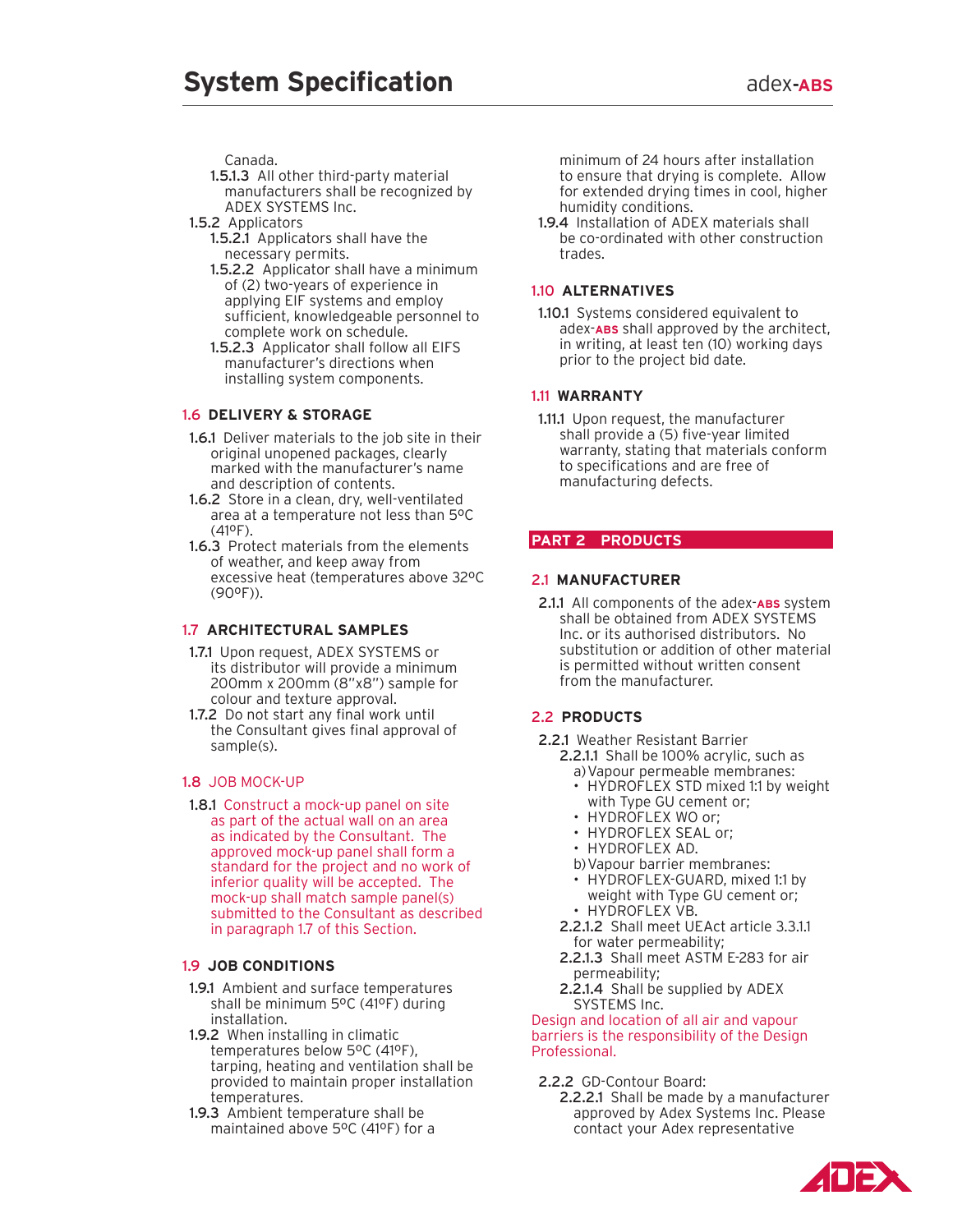to select the appropriate EPS Board design.

- 2.2.2.2 Shall conform to CAN-ULC S701- 97, Type 1 and be made from virgin material with a nominal density of 16Kg/m3 (1Lb/ft3).
- 2.2.2.3 Shall be geometrically grooved to a 10mm minimum depth.
- 2.2.2.4 Minimum board thickness shall be 38mm (1-1/2").
- 2.2.2.5 Shall be supplied by Adex Systems Inc.
- 2.2.3 Adhesive
	- 2.2.3.1 Shall be a 100%-acrylic polymer based material.
	- 2.2.3.2 ADEX BASECOAT mixed with an approximately equal weight of Type GU Portland cement (weight ratio is 1:1).
	- 2.2.3.3 Adhesive shall be applied onto the approved membrane on the wall when using ADEX EPS-GD INSULATION using a 3/8"x1/2"x1-1/2" U-notched trowel (typical).
- 2.2.4 Adhesive (Thin stone and thin brick)) 2.2.4.1 Shall be a 100%-acrylic polymer based material.
	- 2.2.4.2 ADEX BASECOAT mixed with an approximately equal weight of Type GU Portland cement (weight ratio is 1:1) or any adhesive recommended by the thin stone, thin brick or tile manufacturer.
	- 2.2.4.3 Adhesive for the adhered veneer shall be installed as specified by the mortar manufacturer.
- 2.2.5 Insulation Board
	- 2.2.5.1 ADEX EPS-GD INSULATION made by a manufacturer approved by Adex Systems Inc. Please contact your Adex representative to select the appropriate EPS Board design.
	- 2.2.5.2 Shall conform to CAN-ULC S701- 01, Type 1 and be made from virgin material with a nominal density of 16  $Kg/m^3$  (1 Lb/ft<sup>3</sup>).
	- 2.2.5.3 Shall be grooved at the back with 10mm deep grooves according to specifications of Adex Systems Inc.
	- 2.2.5.4 ADEX EPS-GD INSULATION thickness shall range between 38mm and 125mm (1.5" and 5") and maximum board size shall be 600mm x 1200mm (24" x 48").
- 2.2.5.5 Shall be sold by ADEX SYSTEMS. or by one of its authorised distributors. 2.2.6 Basecoat
	- 2.2.6.1 Shall be a 100% acrylic-based, asbestos-free product, manufactured by ADEX SYSTEMS. such as ADEX Basecoat.
	- 2.2.6.2 ADEX Basecoat mixed with an approximately equal weight of Type GU Portland cement (Weight ratio = 1:1).
	- 2.2.6.3 Shall conform the norm: CAN/

ULC S114: Method for Determination of Non-Combustibility;

- 2.2.7 Reinforcing Fibreglass Mesh
	- 2.2.7.1 Shall be purchased from ADEX SYSTEMS Inc. or from one of its authorised distributors.
	- 2.2.7.2 Shall meet ASTM D-5034 standards.
	- 2.2.7.3 Shall have different weights according to specific needs: a)QUICK TAPE MESH:  $65g/m^2$  (2 oz/yd<sup>2</sup>) b)STARTER MESH: 150g/m2 (4.5 oz/yd2 ) c)INTERMEDIATE MESH: 375g/m2 (11 oz/yd2 )

2.2.8 Mechanical Fasteners

- 2.2.8.1 Corrosion resistant screws, with suitable attachment for installed framing. Minimum penetration: 19mm (3/4" inch) into wood framing and three full diameter threads into steel framing.
- 2.2.8.2 32mm (1-1/4") diameter Wind-Lock LATH PLATES, G90 galvanized metal plates.
- 2.2.9 Stone/Masonry Veneer
- 2.2.9.1 Stone Veneer; manufactured thin stone matching the following description:
	- a)Manufacturer: \_\_\_\_\_
	- b)Thickness: \_\_\_\_\_\_\_\_\_\_\_ c)Size: \_\_\_\_\_\_\_\_\_\_\_\_\_ (no larger than 610mm x 610mm [2' x 2'])
	- d) Weight: \_\_\_\_\_\_\_\_\_\_\_\_ (weighing no more than 49 Kg/m2 [10 Lbs/ ft2]) AND with no individual stones heavier than 9 Kg [20 Lbs]) e)Pattern:
	-
	- f)Colour/Finish: \_\_\_\_\_\_\_\_\_\_\_ (and/or as noted on the architectural drawings)
	- 2.2.9.2 Brick Veneer; thin brick matching the following description: a)Manufacturer: \_\_\_\_
		- b)Thickness: \_\_\_\_\_\_\_\_\_\_\_ (between 15 and 40mm)
		- c)Size: \_\_\_\_\_\_\_\_\_\_\_\_(no larger than 0,1 m2 [1ft2])
		- d)Pattern: \_\_\_\_\_\_\_\_\_\_\_
		- e)Colour/Finish: \_\_\_\_\_\_\_\_\_\_\_ (and/or as noted on the architectural drawings)
	- 2.2.9.3 Tile; conforming to and matching the following description:
		- a)Manufacturer:
		- b)Thickness: \_\_\_\_\_\_\_\_\_\_\_
		- c)Size: \_\_\_\_\_\_\_\_\_\_\_\_ (no larger than 305mm x 305mm [12" x12"]) d)Pattern: \_\_\_\_\_\_\_\_\_\_\_
		- e)Colour/Finish: \_\_\_\_\_\_\_\_\_\_\_ (and/or as noted on the architectural drawings)
	- 2.2.9.4 Molding and Trim components as follows; \_\_\_\_\_\_\_\_\_\_\_\_\_\_\_\_\_\_\_\_\_.

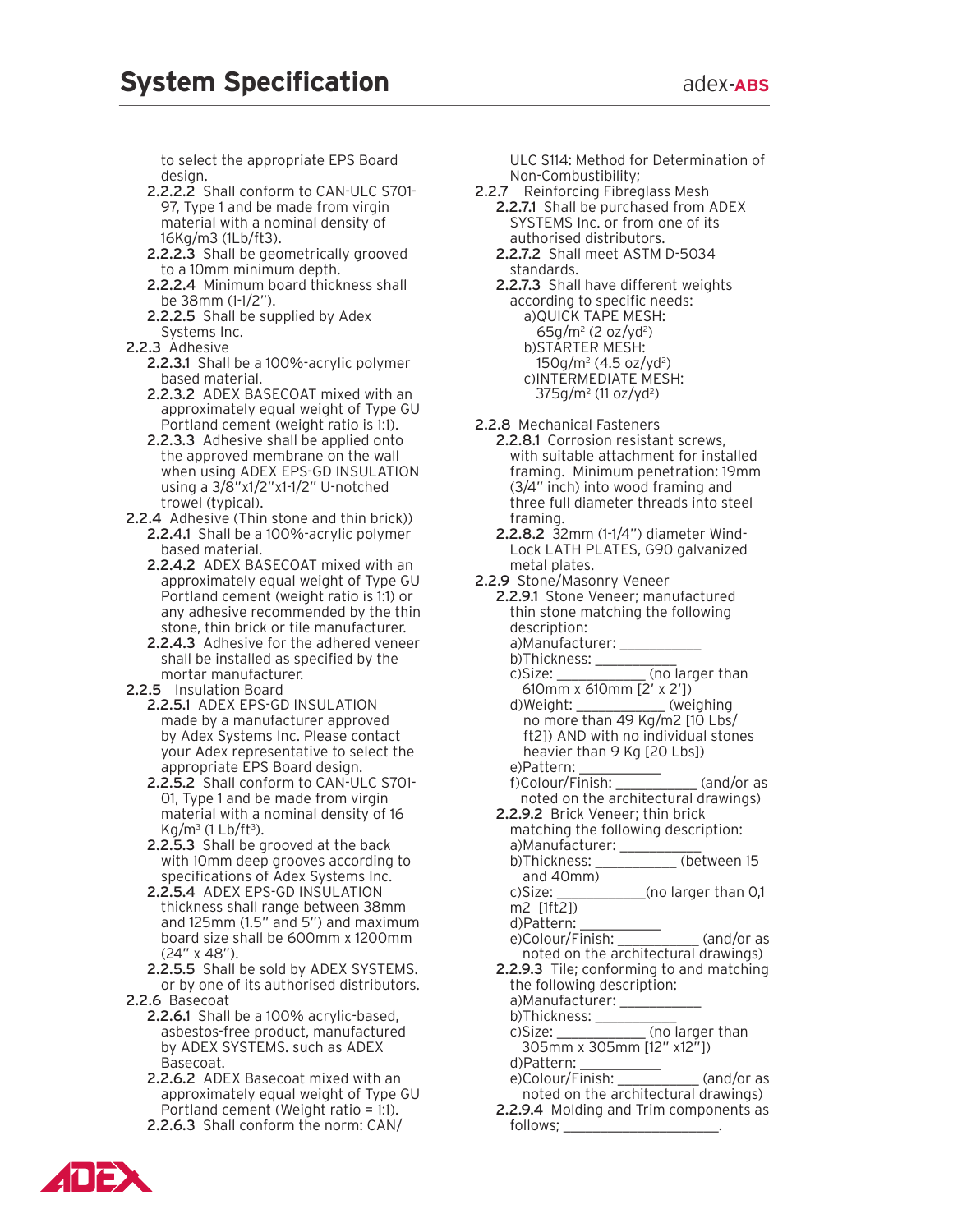2.2.9.5 Sanded Cementious Grout, as per CSA A179-04 (Type N).

#### **2.3 OTHER MATERIALS**

- 2.3.1 Portland Cement
	- 2.3.1.1 Shall be lump-free, Type GU (Type 10) Portland cement conforming to CSA-A3001 standards.
- 2.3.2 Water
	- 2.3.2.1 Shall be clean, potable and free of sediment.
- 2.3.3 Mechanical Fasteners
	- 2.3.3.1 Shall be ADEXLOC for usage with steel studs or wood substrate. Screws must be galvanized or have an approved coating with tips designed to fasten to steel studs or wood studs.
	- 2.3.3.2 Shall be ADEXTEC for usage with substrate such as concrete or masonry.
- 2.3.4 Transition Membrane
- 2.3.4.1 Shall be a flexible, self-adhesive composite material tested for adhesion to itself and to ADEX components. Suitable material includes ADEX EIFS TAPE (4"-12" rolls) used with the appropriate primer or the A-FLEX SEALANT AND MESH. All other materials must be approved by AADEX SYSTEMS Inc.
- 2.3.5 PVC trims (if necessary): 2.3.5.1 Shall meet ASTM-D1784 standards for exterior use.
- 2.3.6 Backer Rod & Sealant
	- 2.3.6.1 Refer to Section 07 90 00.
	- 2.3.6.2 Backer rod must be closed pore type.
	- 2.3.6.3 Use only low-modulus caulking with long service lives. Products should meet ASTM C1481 - 12 Standard Guide for Use of Joint Sealants with Exterior Insulation and Finish Systems (EIFS).

# **PART 3 EXECUTION**

#### 3.1 **Inspection**

- **3.1.1** Inspect the substrate to verify that it is structurally sound and solid, ensuring there are no irregular voids or projections.
- 3.1.2 Inspect all metal flashing to ensure that they are properly installed, making certain that moisture will be deflected to the exterior of the system.
- **3.1.3** The architect and general contractor shall be advised of any discrepancies. Work shall not proceed until unsatisfactory conditions are corrected.

#### 3.2 **Preparation**

- 3.2.1 Ensure conduit pipes, cables and outlets are adequately covered before commencing with installation.
- 3.2.2 Adjacent finish work (such as brick, siding, concrete, etc.) must be protected from damage during the installation of ADEX materials.

#### 3.3 **Mixing**

- 3.3.1 HYDROFLEX STD and HYDROFLEX GUARD membrane
	- 3.3.1.1 Mix the contents of the HYDROFLEX pail until thoroughly blended. This will remove any settling of the contents due to storage.
	- 3.3.1.2 In a clean container, mix HYDROFLEX and Type GU Portland cement at a ratio (by weight) of oneto-one. Add Portland cement in small increments to prevent lumps from occurring.
	- 3.3.1.3 Allow mixture to set up for 5 minutes and mix again to break the initial set.
	- 3.3.1.4 Small amounts of water may be added to adjust the consistency. All other additives (such as rapid binder, anti-freeze, accelerator or others) are strictly prohibited.
- 3.3.2 ADEX BASECOAT basecoat/adhesive 3.3.2.1 Mix the contents of the ADEX BASECOAT pail until thoroughly blended. This will remove any settling of the contents due to storage.
	- 3.3.2.2 In a clean container, combine ADEX BASECOAT with fresh, lump-free Type GU Portland cement at a ratio of 1:1 by weight. Thoroughly mix to a homogenous state using a paddle mixer and electric drill. Add Portland cement in small increments to prevent lumps from occurring.
	- 3.3.2.3 Allow mixture to set up for 5 minutes, then mix again to break the initial set.
	- 3.3.2.4 Small amounts of water may be added to adjust the consistency. All other additives (antifreeze, accelerators, or otherwise) are strictly forbidden.

#### 3.4 **Installat ion**

- 3.4.1 Flashing
	- 3.4.1.1 Refer to Section 07 60 00, Flashing.
	- 3.4.1.2 Ensure flashing is installed where specified on the construction documents. Flashing must be installed at through-wall breaks, at the baseline of walls, and anywhere else the system is to drain to the exterior.

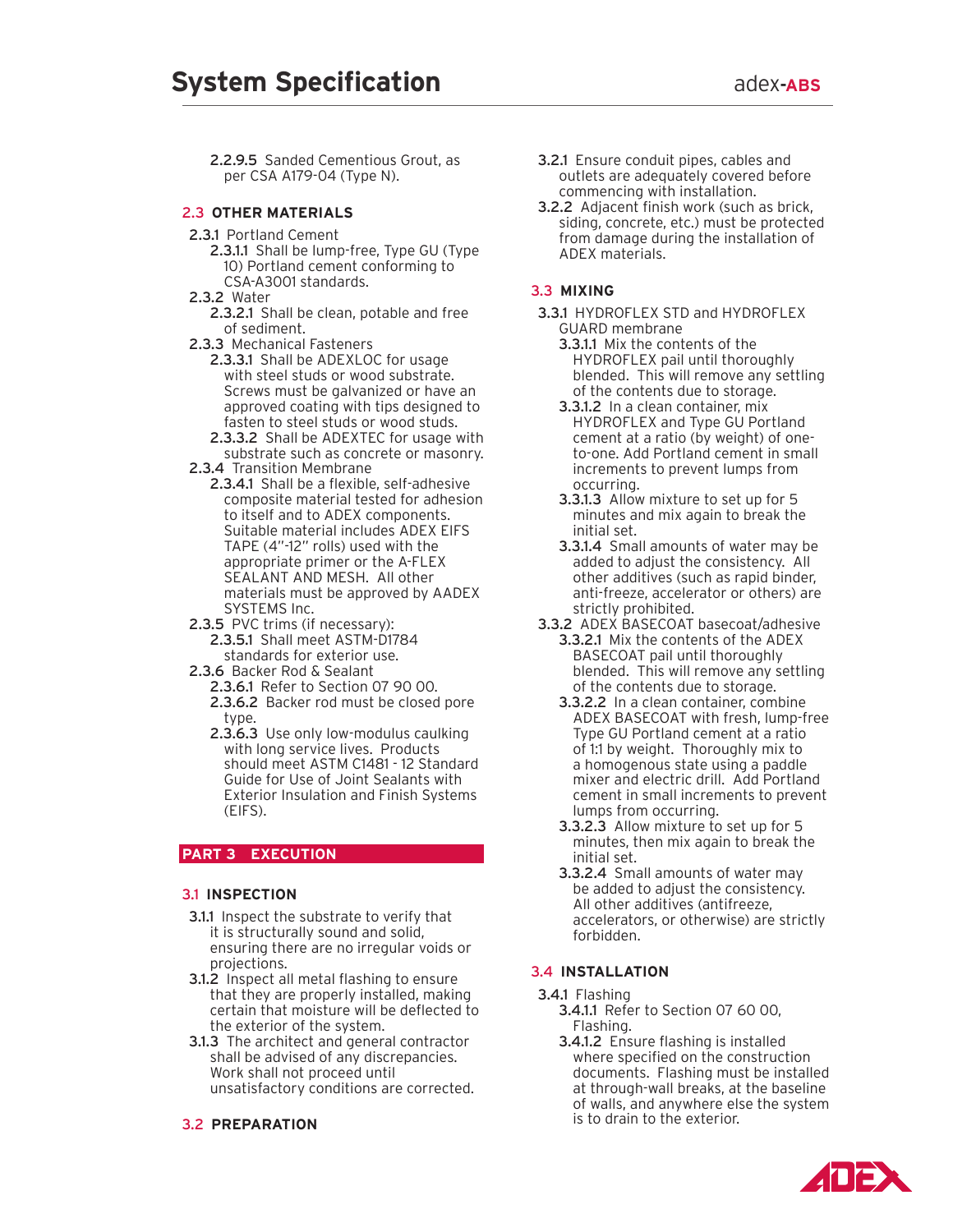3.4.1.3 Apply EIFS TAPE or A-FLEX SEALANT AND MESH over the flashing leg and apply the trowel-on membrane directly to the membrane surface.

- 3.4.2 Sheathing Joint Treatment 3.4.2.1 Complete sheathing joint treatments as per the Weather Resistant Barrier (WRB) data sheets.
- 3.4.3 Weather Resistant Barrier 3.4.3.1 Ensure transition membranes (EIFS TAPE or A-FLEX SEALANT and MESH) are installed, sealing all junctions between the substrate and other materials (wall penetrations, openings, and dissimilar materials).
	- 3.4.3.2 The Weather Resistant Barrier (WRB) shall be joined to other components of the system so that the air barrier is continuous in three dimensions.
	- 3.4.3.3 Read the Weather Resistant Barrier data sheets for complete installation instructions.
	- 3.4.3.4 Two-coat applications are required over oriented strand board (OSB) substrates.
	- 3.4.3.5 ADEX HYDROFLEX STD, HYDROFLEX VB or ADEX HYDROFLEX WO:
		- a)Ensure flexible membranes are installed, sealing all junctions between the substrate and other materials (openings, wall penetrations, etc.).
		- b)Apply a layer of HYDROFLEX membrane over all sheathing joints and immediately embed STARTER/ DETAIL MESH into the membrane.
		- c)Apply HYDROFLEX membrane over the entire surface ensuring a minimal thickness of 1.6mm (1/16").
	- 3.4.3.6 HYDROFLEX SEAL: a)Apply HYDROFLEX SEAL using a 10-15mm (3/8"-3/4") nap paint roller. HYDROFLEX SEAL may also be spray-applied.
		- b) Roll HYDROFLEX SEAL over the substrate and treated sheathing joints to an approximate thickness of 0.25mm-0.35mm (10-15mils). Ensure the HYDROFLEX SEAL application is complete and without voids.
	- 3.4.3.7 HYDROFLEX GUARD membrane: a)STANDARD MESH is embedded into the HYDROFLEX GUARD membrane to help dictate proper thickness as well as treat the sheathing joints. b)Trowel HYDROFLEX GUARD over the substrate to an approximate thickness of 2mm (3/16").
		- c)Immediately embed the STANDARD MESH into the wet HYDROFLEX

GUARD membrane. Trowel from the centre of the mesh outwards to prevent wrinkles from forming in the mesh. Smooth out the membrane to eliminate trowel lines.

- d)The final thickness of the HYDROFLEX GUARD membrane shall be such that the STANDARD MESH is fully embedded and not visible. If mesh is visible, apply an additional skim coat of HYDROFLEX GUARD.
- 3.4.3.8 Allow the Weather Resistant Barrier (WRB) to fully cure before adhering insulation boards over the membrane.
- 3.4.4 Backwraps
	- 3.4.4.1 Edges of ADEX EPS INSULATION that meet dissimilar substrates, terminations, wall openings, etc. shall be backwrapped.
	- 3.4.4.2 Basecoat/mesh backwrap method
		- a)Spread ADEX BASECOAT (mixed with Portland cement) over the end and onto the face of the board wide enough to adhere minimum 76mm (3") of mesh. Wrap the mesh around the board edge so it extends minimum 76mm (3") onto the opposite surface.
		- b)Allow the basecoat/mesh backwrap to dry prior to installation.
	- 3.4.4.3 GD-CONTOUR BOARD method a)Pre-wrapped GD-CONTOUR BOARD shall be installed at the perimeter of walls and openings (this includes system terminations, where dissimilar substrates meet, at expansion joints, at doors and windows, etc.).
		- b)See section 3.4.6 for details on the insulation board installation.
- 3.4.5 Insulation Boards
	- 3.4.5.1 Apply ADEX BASECOAT adhesive as vertical ribbons onto the approved membrane on the wall using a 3/8" x 1/2" x 1-1/2" U-notched trowel.
	- 3.4.5.2 ADEX EPS-GD INSULATION boards shall be placed horizontally on the walls starting with edge wrapped boards at the base of the wall. Apply firm pressure over the entire surface of the board to ensure complete contact of the adhesive to the substrate. Ensure the adhesive does not dry prior to installation of the insulation boards.
	- 3.4.5.3 EPS Boards shall be butted tightly together to eliminate any thermal breaks. Care must be taken to prevent adhesive from getting between the joints of the ADEX EPS-GD INSULATION boards.

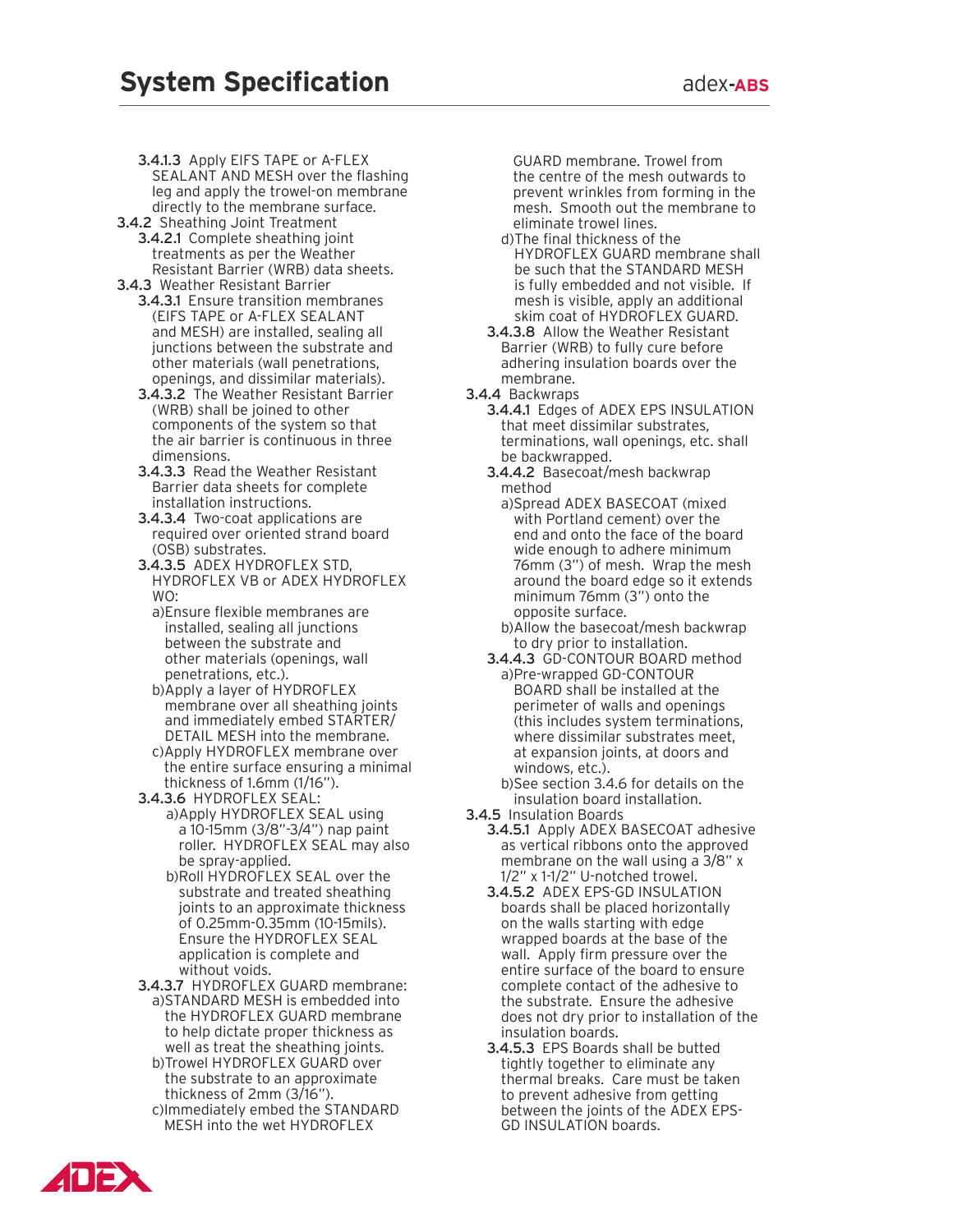- 3.4.5.4 Gaps between insulation boards shall be packed with slivers of EPS foam or filled with an expanding sprayfoam compatible with the insulation board.
- 3.4.5.5 Stagger vertical joints and interlock insulation boards at all inside and outside corners.
- 3.4.5.6 Stagger insulation board and sheathing board joints at least 150mm (6") apart from each other.
- 3.4.5.7 Where the adex-**ABS** system meets dissimilar substrates and/or terminates (vertically) the ADEX EPS-GD INSULATION shall be backwrapped (as per paragraph 3.4.4 of this Section).
- 3.4.5.8 ADEX EPS-GD INSULATION boards shall be rasped to achieve a smooth even surface, create better adhesion, and remove possible ultraviolet damage and/or other surface pollutants.
- 3.4.5.9 The entire surface of the ADEX EPS-GD INSULATION boards shall be clean prior to the application of the ADEX BASECOAT and reinforcing mesh.
- 3.4.6 Basecoat & Reinforcing Mesh
	- 3.4.6.1 Apply ADEX BASECOAT over the ADEX EPS-GD INSULATION surface to a uniform thickness of approximately 1.6 mm (1/16"). Work horizontally or vertically in strips of 1016mm (40"), and immediately embed ADEX INTERMEDIATE MESH into the wet basecoat.
	- 3.4.6.2 nstall an additional 300mm (12") long piece of STARTER/DETAIL MESH (at a 45o-degree angle) at the corners of all wall openings.
	- 3.4.6.3 INTERMEDIATE MESH shall be double lapped not less than 200mm (8") at all corners and overlapped not less than 63mm (2.5") at mesh joints. Avoid wrinkles from forming in the mesh.
	- 3.4.6.4 The final thickness of the basecoat shall be such that the REINFORCING MESH is fully embedded and not visible. Apply additional skim coats as required.
	- 3.4.6.5 Lightly scoring the surface of the basecoat to increase the adhesion of the mortar is recommended.
	- 3.4.6.6 Allow the basecoat to dry before applying the mechanical fasteners (24-hours).
	- 3.4.6.7 nstall corrosion resistant screws with 1-1/4" inch metal washers (Wind-Lock LATH PLATES) through the assembly and into framing members. Maximum spacing along vertical

framing members shall be 600mm (24" inches) on center.

- 3.4.7 Installation of Thin Veneers 3.4.7.1 Install stone to comply with referenced installation standards, using setting materials specified.
	- 3.4.7.2 Using a masonry trowel, completely butter the backside of the stone veneer with 12.5mm (1/2") of adhesive. Cover the entire backside of the veneer.
	- 3.4.7.3 Firmly press the stone veneer onto the basecoat/mesh substrate. Gently twist and slightly slide (back and forth) the stone veneer to set in place.
	- 3.4.7.4 To ensure a full setting bed of adhesive, visually confirm that adhesive has squeezed out from around the entire perimeter of the stone veneer.
	- 3.4.7.5 As an alternative to the backbutter only method, ADEX BASECOAT may be troweled onto the scratch coat (at 12.5mm [1/2"]) and the stone veneer pressed into the full bed of adhesive. Both techniques are approved and can be combined.
	- 3.4.7.6 Expansion Joints: Leave a gap in the veneer application over all expansion joints. After the stone/brick is set, fill the joint with the specified backer rod and approved sealant.
- Tile / Brick Veneers
	- 3.4.7.7 Install tile to comply with referenced installation standards, using setting materials specified.
	- 3.4.7.8 Using the appropriate notched trowel, spread a consistent layer (using the flat edge of the trowel) of adhesive over the basecoat/mesh substrate.
	- 3.4.7.9 With the notched edge, comb the adhesive while holding the trowel at a 45° angle to the wall surface.
	- **3.4.7.10** Spread only as much adhesive as can be covered while to maintain a wet and tacky adhesive surface.
	- 3.4.7.11 You need to apply adhesive to the back of the tile (back-buttering) when installing 30 x 30 cm (12 x 12 in.) or larger tiles.
	- 3.4.7.12 Place tiles in position and firmly apply pressure to the face of the tile while moving the tile back and forth perpendicular to the trowel ridges.
	- 3.4.7.13 Make cut edges smooth, even and free from chipping.